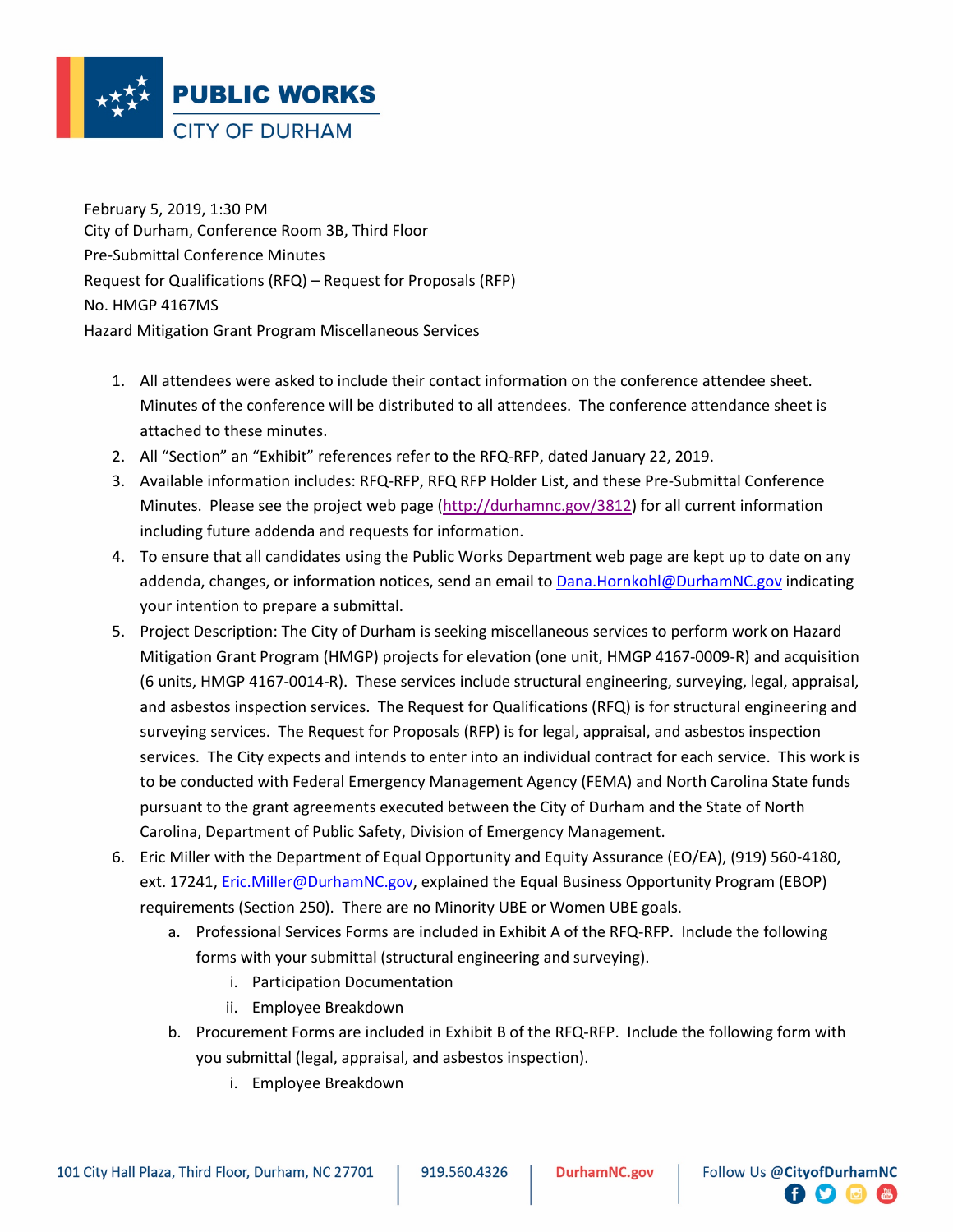Page 2 Pre-Submittal Conference Minutes Hazard Mitigation Grant Program Miscellaneous Services (HMGP 4167MS) February 5, 2019

- 7. Scope of Work (Section 40)
	- a. Structural Engineering (RFQ)
	- b. Surveying (RFQ)
	- c. Legal (RFP)
	- d. Appraisal (RFP)
	- e. Asbestos Inspection (RFP)
- 8. HMGP 4167-0009-R (elevation) properties
	- a. 303 Obie Drive
- 9. HMGP 4167-0014-R (acquisition) properties
	- a. 1806 Albany Street
	- b. 2303 Cardinal Drive
	- c. 2414 Acadia Street
	- d. 2418 Acadia Street
	- e. 2420 Acadia Street
	- f. 2424 Acadia Street
- 10. Grant agreements between the City and State are available upon request.
- 11. Contents of the Proposal (Section 240)
	- a. Format: One bound, one electronic
	- b. Cover letter, qualifications, experience, understanding of the project, and miscellaneous.
	- c. Required Forms
		- i. EBOP Forms
			- 1. Participation Documentation and Employee Breakdown (Appendix A for RFQ)
			- 2. Employee Breakdown (Appendix B for RFP)
		- ii. Non-Collusion Affidavit (Appendix C)
- 12. Alternative Proposals (Section 290)
- 13. Submittal deadline: February 26, 2019 at 1:30 PM, Public Works Front Desk, Third Floor, City Hall.
- 14. Submittals will be reviewed between February  $26<sup>th</sup>$  and March  $4<sup>th</sup>$ .
- 15. Attendee Questions/Discussions
	- a. If a firm wishes to submit to perform more than one service (example: legal and appraisal), is the firm required to make one submittal for each service?
		- i. Yes, the firm should submit one submittal for each service (example: 2 total submittals).
	- b. Is cost information required in the submittals for all services?
		- i. Yes, see Section 240.E of the RFQ-RFP. Fees for structural engineering and surveying are required, but will not be used to evaluate firms. Fees for legal, appraisal, and asbestos inspection services may be used to evaluate firms.

 $\Box$   $\Box$ 

- c. For structural engineering and surveying submittals, be sure to include the following forms included in Appendix A.
	- i. Participation Documentation
	- ii. Employee Breakdown
- d. For legal, appraisal, and asbestos inspection submittals, be sure to include the following forms included in Appendix B.
	- i. Employee Breakdown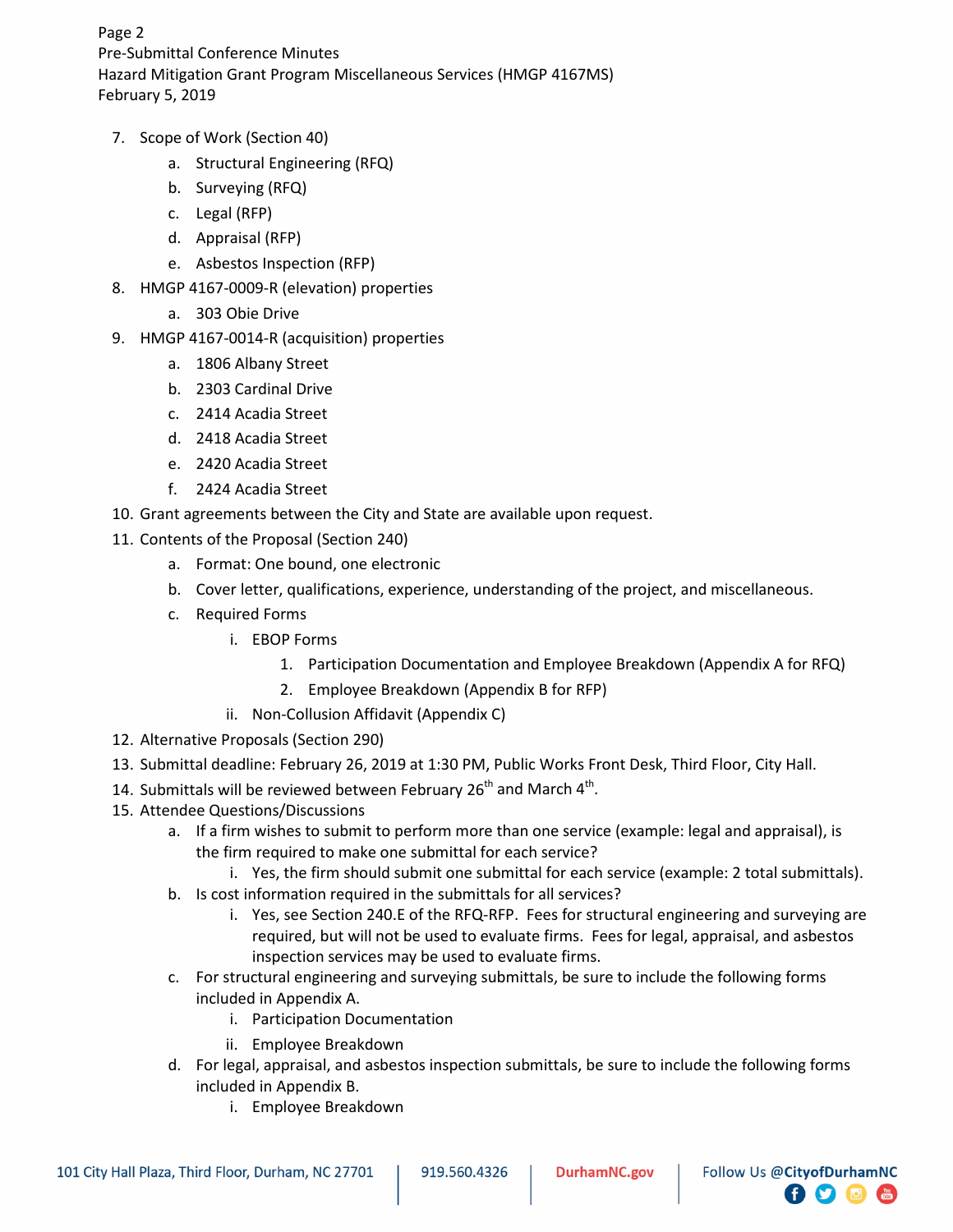Page 3 Pre-Submittal Conference Minutes Hazard Mitigation Grant Program Miscellaneous Services (HMGP 4167MS) February 5, 2019

- e. Is 12-point font required in submittals as described in Section 280, or may a submitter utilize 11 point font?
	- i. Submittals may utilize 11-point font.
- f. Because of the limited estimated amounts for these services, reviewers may be more lenient in evaluating compliance with the requirements found in Section 280 of the RFQ-RFP in order to encourage submittals from more firms.
- g. The City's HMGP project management consultant is listed below. This firm is not submitting to perform any of the services included in this RFQ-RFP.
	- i. Wood Environment & Infrastructure Solutions, Inc., Amy Crowley, (919) 381-1361, amy.crowley@woodplc.com.
- h. All of the acquisition properties will be unoccupied when the asbestos inspections are anticipated to be performed.
- i. All clarifications discussed at the Pre-Submittal Conference are included in these minutes. DPH

These minutes were prepared by Dana Hornkohl on February 10, 2019. Please provide comments and/or additions concerning these minutes by e-mail to Dana.Hornkohl@DurhamNC.gov by the close of business Monday, February 18, 2019.

日子同面